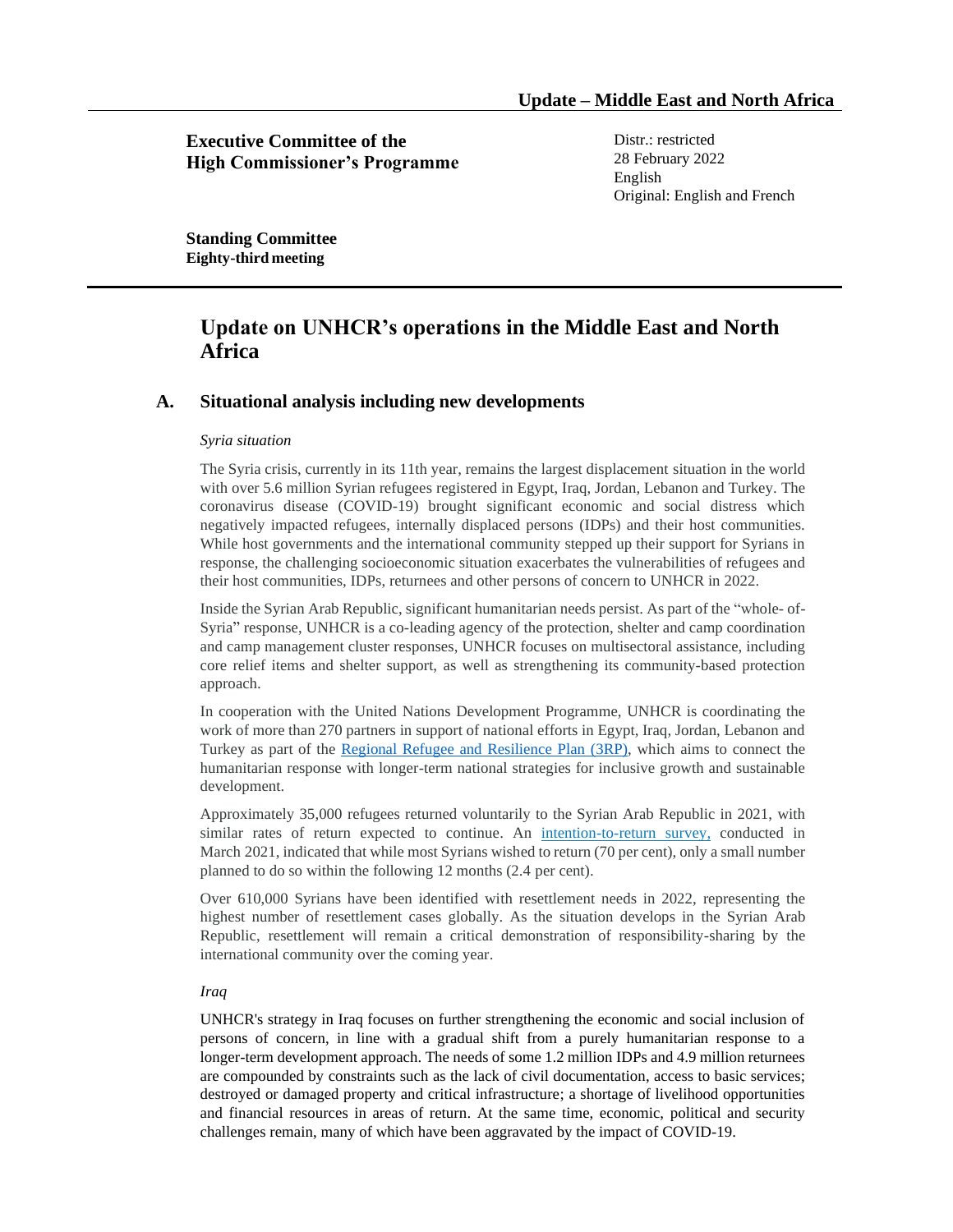UNHCR promotes the systematic inclusion of persons of concern in social protection schemes and safety nets by strengthening access to national services and employment opportunities, identifying comprehensive protection and solutions strategies and promoting the sustainability of return through small-scale infrastructure projects. As co-leading agency for the protection, camp coordination and camp management and shelter clusters for the IDP response, UNHCR will continue to enhance proactive engagement with IDPs on durable solutions, including facilitating voluntary return when feasible and advocating for alternatives for those for whom return is not viable. Access to civil documentation for IDPs and returnees through legal assistance and capacity-building of relevant institutions remains a priority.

In addition, UNHCR provides protection and humanitarian assistance to an estimated 276,000 Iraqi refugees registered in Egypt, Jordan, Lebanon, the Syrian Arab Republic and Turkey. Almost 38,000 Iraqis are projected to be in need of resettlement in 2022. UNHCR adopts and advocates for an inclusive "one refugee approach" for all refugees and asylum-seekers under UNHCR's mandate, which seeks to eliminate differences in rights and services based on nationality.

## *North Africa*

In Libya, hostilities between warring parties largely subsided. However, despite peace efforts led by Libya and facilitated by the United Nations, the situation remained uncertain following the postponement of presidential elections originally scheduled for December 2021.

In this context, the overall humanitarian situation improved with a reduction in the total number of people in need, including a decrease in the IDP population from 278,000 in January to 200,000 in October 2021. A further reduction is expected in 2022 based on return trends. The number of refugees and asylum-seekers dropped from 47,100 in January to 42,400 in December 2021, though the population is projected to slightly increase in 2022. UNHCR faced considerable operational difficulties during the second half of 2021. Following raids on districts hosting migrant and asylum-seeking populations, widespread demonstrations outside UNHCR premises resulted in the closure of the Community Day Centre run by UNHCR in Tripoli. Notwithstanding restricted access, particularly for emergency evacuation and resettlement activities, UNHCR is committed to providing protection and assistance to IDPs, returnees, refugees and asylum-seekers, including those in detention centres and at disembarkation points.

Tunisia has witnessed a rise in both arrivals and onward movements. The number of refugees and asylum-seekers increased for a third consecutive year, with 9,255 registered as of December 2021 (up from 6,400 in 2020 and 3,300 in 2019), the majority originating from Côte d'Ivoire and the Syrian Arab Republic. UNHCR will deliver protection assistance to people of concern including those disembarked at sea, while working with partners to expand the socioeconomic inclusion of refugees and asylum-seekers.

Egypt hosts some 270,000 refugees and asylum-seekers of different nationalities, while maintaining a tolerant approach to those with expired documentation. By early 2022, UNHCR cleared the backlog of cases due to COVID-19 for those seeking registration and document renewal. UNHCR will align its response with the 'one refugee' approach, prioritizing interventions based on identified protection needs and vulnerabilities rather than nationality.

In Algeria, UNHCR carries out key refugee protection activities while dedicating efforts to engage State responsibility, including through capacity-building. UNHCR also continues to work on obtaining data on refugee movements and routes in the country and to reinforce identification and referral mechanisms. Life-sustaining assistance is maintained for vulnerable Sahrawi refugees in the five camps located near Tindouf, including the rehabilitation of water distribution networks and health facilities, for which funding is crucial.

Morocco continues to be a country of transit for mixed movements, as well as a destination for refugees and asylum-seekers. In this context, UNHCR's support to persons of concern is paramount in terms of registration and documentation, facilitating access to COVID-19 vaccines and services, as well as through cash assistance programming.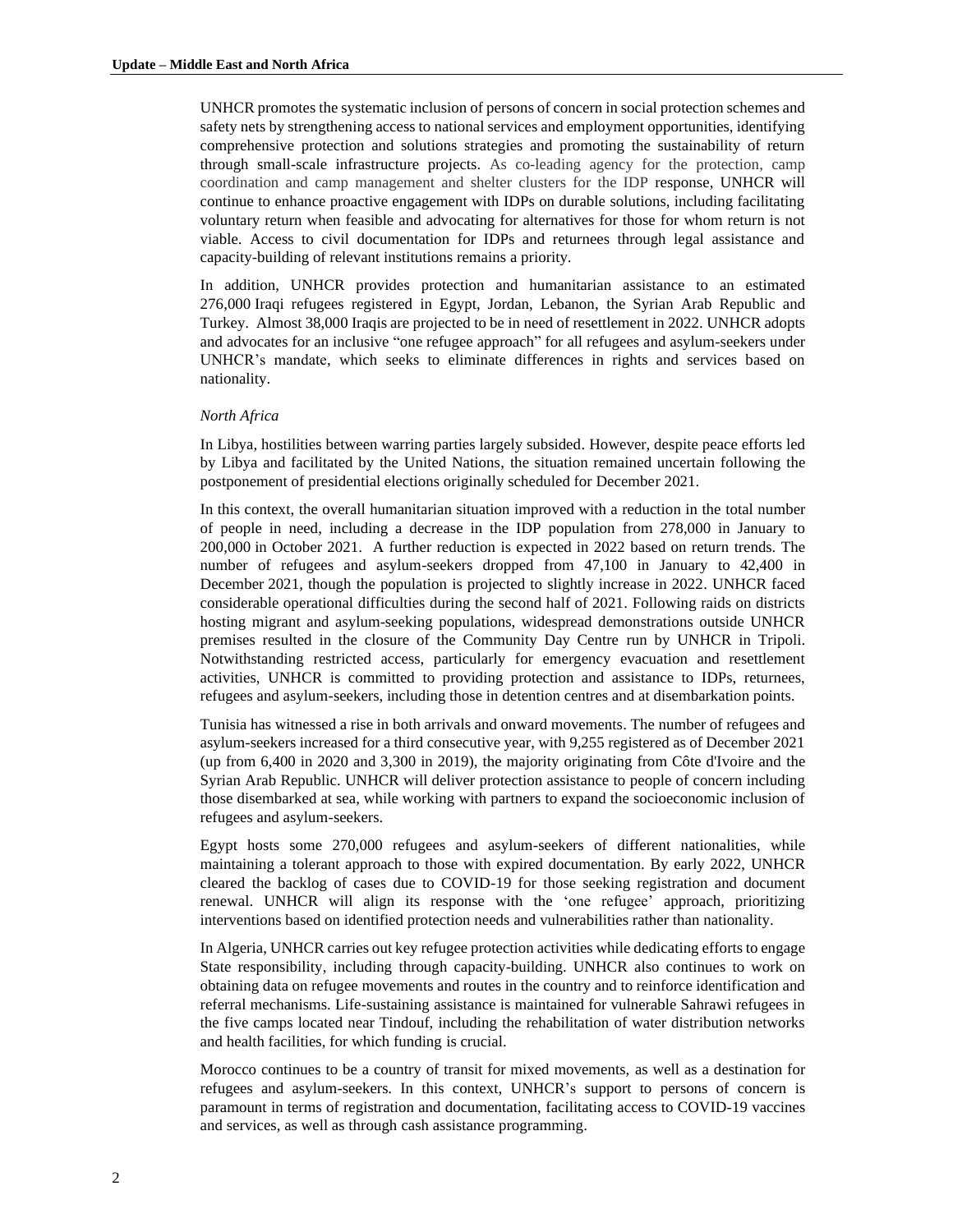Mauritania hosts some 69,000 refugees and asylum-seekers, including some 67,500 Malian refugees in Mbera camp and the surrounding areas. Due to the volatile security situation in Mali, large-scale returns are not expected. Mauritania has witnessed new Malian refugees arriving as part of mixed movements. UNHCR will focus on core protection and response priorities, with the aim of securing durable solutions, support for self-reliance and the socioeconomic inclusion of all persons of concern.

## *Israel*

Israel hosts some 41,500 refugees and asylum-seekers, many of whom already suffer from widespread unemployment, housing insecurity and financial destitution in addition to the negative consequences of COVID-19. To address the socioeconomic impact of the pandemic, UNHCR and partners deliver protection services, psychosocial counselling, cash assistance as well as outreach and awareness-raising activities. At the same time, resettlement remained a key protection instrument for the most vulnerable groups.

#### *Yemen*

The situation in Yemen is characterized by ongoing hostilities and widespread displacement. However, despite recent escalations within the country and the expanding regional dimension of the conflict, there have been renewed efforts to negotiate an inclusive political settlement. In 2021, some 200,000 were newly-displaced, in addition to the four million IDPs in the country; ongoing escalations in Hudaydah and Marib could lead to further displacement. The markedly deteriorating economy, the ongoing embargo in the north and compounding effects of COVID-19 risks are pushing 80 per cent of the population below the poverty line, as many face further food insecurity and malnutrition.

In 2022, UNHCR will ensure its presence in areas of new and protracted displacement and offer legal assistance, civil status documentation support and targeted protection services for children and survivors of gender-based violence. Cash assistance remains a key protection tool. Despite challenges in maintaining the protection space for refugees and asylum-seekers—particularly in the north, where protection services face regular and repeated suspension—UNHCR provides assistance to 102,110 refugees and asylum-seekers in Yemen, for whom durable solutions including resettlement and voluntary return are increasingly limited.

#### *Mixed and onwards movements*

In North Africa, UNHCR operations focused its efforts on identifying individuals in need of international protection in mixed movements. In 2021, some 15,800 newly arrived refugees and asylum-seekers were registered by UNHCR across North Africa, with the largest groups being from Mali, Sudan and the Syrian Arab Republic. Some 32,400 refugees and migrants en route to Europe were disembarked in Libya following rescue at sea. This was more than double the number in 2020, despite Libya not being designated as a place of safety for this purpose.

Tunisian authorities rescued more than 3,700 refugees and migrants who had departed from Libya and UNHCR assessed and assisted those in need. Rescues and interceptions were also conducted by authorities of other States along the North African coast. In 2021, over 2,900 refugees and migrants died at sea between North Africa and Europe. In addition, 161 people arrived in Cyprus by sea from Lebanon, while sea arrivals to Yemen reduced by 26 per cent compared to 2020.

UNHCR enhanced responses to search, rescue and disembarkation in the region, assisting those in need of international protection. UNHCR also strengthened outreach and communication with refugee communities to advise on travel risks and to increase awareness about UNHCR's protection and assistance available to them. UNHCR is progressively enhancing relations with civil society organizations across the region to help in obtaining data on refugee movements and routes.

Elsewhere, mixed movements by air increased from the Middle East to Belarus and onwards destinations in Europe UNHCR strengthened outreach and communication with communities to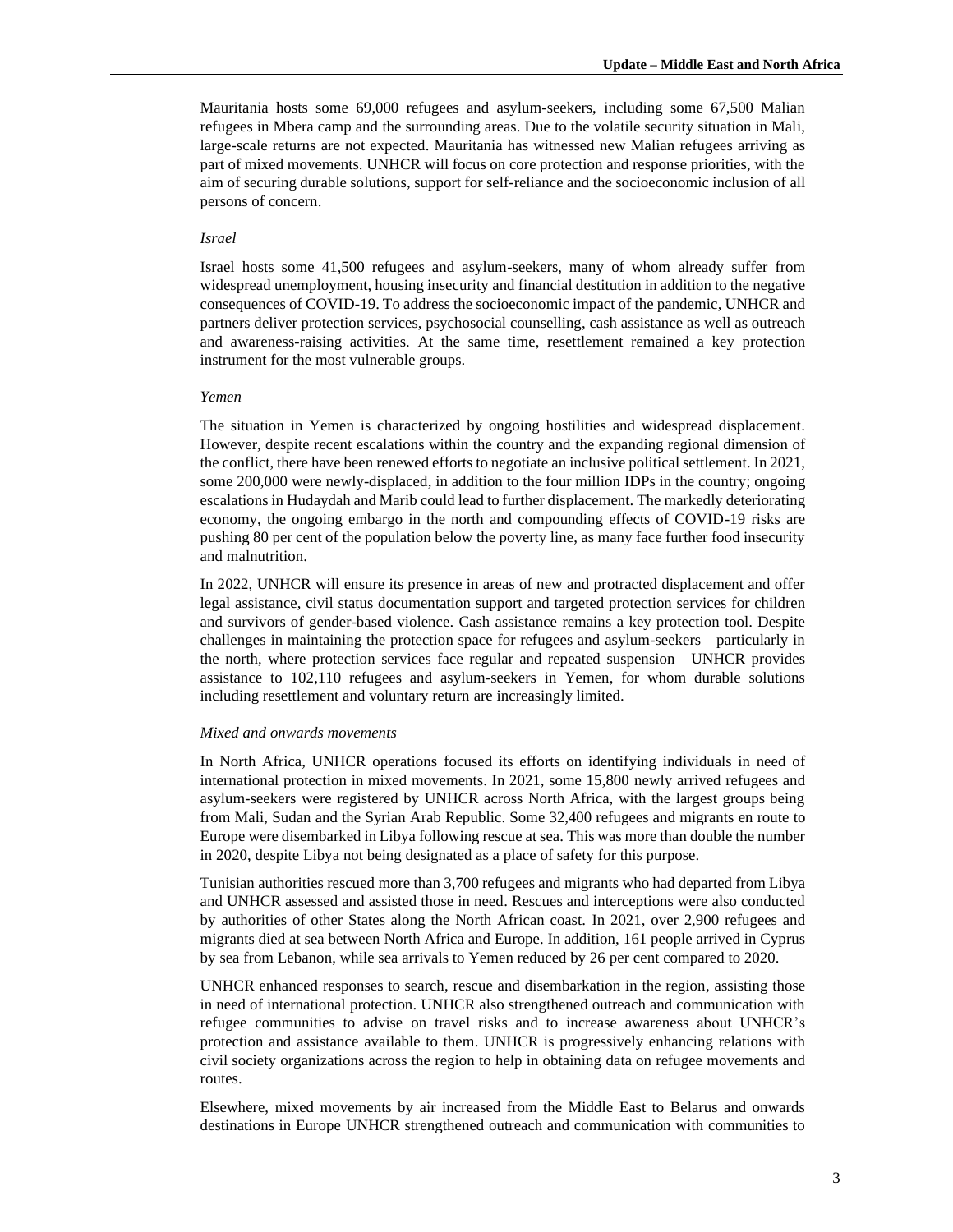advise refugees about the risks associated with these journeys and to encourage refugees to contact UNHCR and partners to see how protection concerns and assistance needs could be addressed in the region.

## **B. Progress and challenges in achieving the global strategic priorities**

## *Creating a favourable protection environment*

In 2021, despite the restrictions related to COVID-19, some 128,279 individuals were newly registered across the region, primarily from the Syrian Arab Republic. UNHCR's operations were adapted to process applications, to identify those in need of international protection and to reduce backlogs, while safeguarding data protection.

UNHCR worked closely with regional governments to promote the universal right to a nationality, and collaborated with the International Institute for Humanitarian Law to support virtual training for regional government officials and partners on preventing statelessness. In cooperation with the League of Arab States, UNHCR organized a virtual regional conference to prepare an action plan to facilitate the implementation of the [Arab Declaration on Belonging and Legal Identity.](https://www.unhcr.org/eg/wp-content/uploads/sites/36/2021/06/Final-Ministerial-Conference-Declaration-on-Belonging-and-Identity-English.pdf) The conference also presented a [regional toolkit on nationality legislation.](https://data2.unhcr.org/en/documents/details/86738#_ga=2.4530416.252249918.1643634539-910771746.1643634539)

Amplifying pre-existing disparities, the COVID-19 pandemic has had a devastating impact on learning for around 2.2 million school-aged refugees, internally displaced and stateless children in the region. Refugee children and youth lacked the resources needed for remote and hybrid learning, and had limited access to cash assistance, language support and psycho-social assistance. To mitigate these disadvantages, UNHCR worked closely with host governments and partners to strengthen national systems, address barriers to access and engagement in learning opportunities, as well as build on interventions to support the safe return to schools and retention in learning through remedial programmes.

Across the five 3RP hosting countries, over 1.1 million persons of concern benefited from community-led initiatives, and some 1.5 million individuals were reached through awareness or information campaigns. To address information needs, research was focused on communication and accountability to affected populations, prioritizing feedback, response, complaints mechanisms and participatory methodologies.

The spread of COVID-19 and enforcement of containment measures amplified mental health issues among persons of concern and their host communities. While mental health and psychosocial support (MHPSS) services are limited in the region, UNHCR trained non-MHPSS specialists, to scale-up the provision of psychological interventions. UNHCR filled knowledge gaps through its active role in research projects, advocacy, and coordination platforms such as the [No Lost Generation](https://www.nolostgeneration.org/stories/nlg-mhpss-regional-conference-mental-health-and-wellbeing-vulnerable-people-mena) MHPSS task force.

### *Ensuring protection from violence and exploitation*

Gender-based violence prevention, risk mitigation and response are considered a priority in the region. Between January and September 2021, over 129,000 survivors and people at risk, including boys and men, benefited from multisectoral services through the 3RP response. As part of the roll-ou[t UNHCR's Policy on the prevention of, risk mitigation and response to gender-based](https://www.unhcr.org/publications/brochures/5fa018914/unhcr-policy-prevention-risk-mitigation-response-gender-based-violence.html)  [violence \(2020\),](https://www.unhcr.org/publications/brochures/5fa018914/unhcr-policy-prevention-risk-mitigation-response-gender-based-violence.html) staff trainings were carried out. An assessment of current implementation with respect to alignment with the policy is ongoing to inform future planning and programming needs. Funding from th[e Safe from the Start](https://www.unhcr.org/protection/women/53f31c819/safe-start-project-information-sheet.html) initiative contributed to operations in Lebanon and the Syrian Arab Republic to support gender-based violence prevention, risk mitigation and response in IDP and refugee contexts.

UNHCR joined the League of Arab States, the United Nations Population Fund, the United Nations Entity for Gender Equality, and the Empowerment of Women (UN Women) and other stakeholders in a virtual advocacy event during the 16 Days of Activism against Gender-Based Violence to mobilize ongoing efforts and combat violence against women.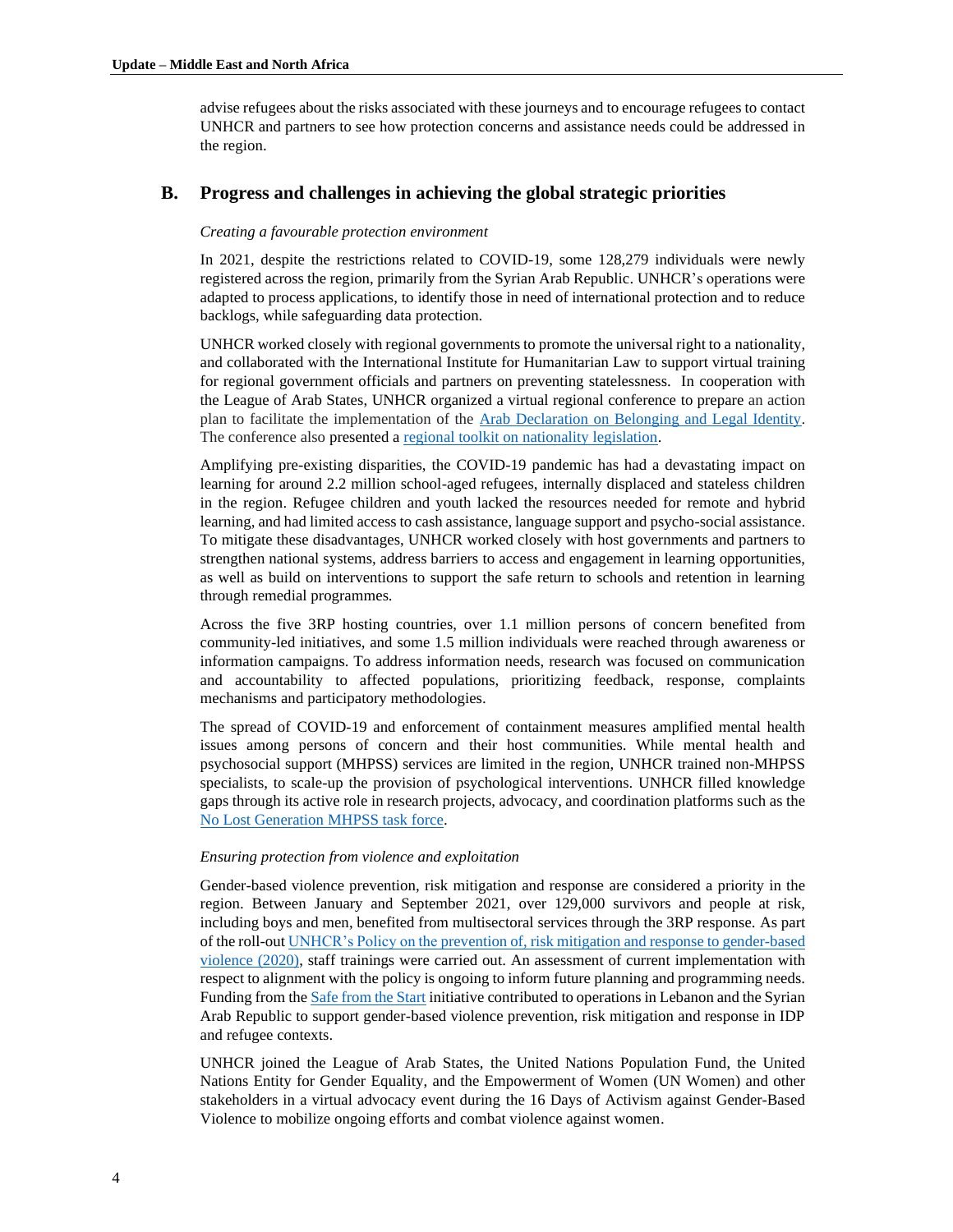New procedures and resources on protecting populations from sexual exploitation were introduced. In cooperation with other United Nations agencies, a webinar on the prevention of sexual exploitation and abuse was held for regional focal points and multifunctional teams on UNHCR's internal guidance on partner capacity assessment, protection and accountability to persons of concern.

Child protection activities were adapted to COVID-19 measures to facilitate remote case management through digital platforms and hotlines, enhancing communication with communities. In 2021, over 140,000 children in Jordan, Lebanon, Iraq and Turkey benefited from specialized child protection services, while nearly 132,000 children participated in structured child protection and psychosocial support programmes. Furthermore, close to 45,000 women and men benefited from parenting support.

Through enhanced capacity-building and advocacy efforts, UNHCR strengthened sustainability, inclusivity and quality of national, governmental, and civil society child protection services, while ensuring that protection interventions are child-friendly and prioritize the best interests of the child. Collaboration with the United Nations Children's Fund and International Office of Migration advanced through the "Blueprint for Joint Action for refugee children". Furthermore, UNHCR contributed to the Fifth Arab Conference on the Rights of the Child as well as the Twenty-fifth session of the Arab Childhood Committee.

#### *Achieving durable solutions*

An estimated 700,000 refugees in the region and Turkey needed resettlement in 2021, with the COVID-19 pandemic exacerbating existing vulnerability and protection concerns. UNHCR advocated for the expansion of resettlement places during the Annual Tripartite Consultations on Resettlement and the meetings of the Priority Situations Core Group. By the end of the 2021, UNHCR identified almost 32,500 persons for resettlement, a 45 per cent increase compared to the 22,500 cases identified in 2020.

With over 100 representatives from resettlement States, complementary pathway programmes, academia and UNHCR operations, the Middle East and North Africa Contact Group for Complementary Pathways platform has been instrumental in the search for durable solutions, with a variety of pathways such as employment opportunities and family reunification schemes. The platform is building on established programmes that aim at improving data collection and the evidence base to increase the predictability and availability of different complementary pathways in the future.

Between 2016 and 2021, some 303,500 Syrian refugees returned home from Egypt, Iraq, Jordan, Lebanon, and Turkey. With around 35,900 Syrian refugees returning home in 2021, the scale of returns is comparable to movements in 2020 but is lower than before the pandemic. Nevertheless, UNHCR and partners maintained and strengthened preparedness and planning for returns, guided by the Comprehensive Protection and Solutions Strategy and the Global Compact on Refugees. In the Syrian Arab Republic, the Office provides returning refugees and other vulnerable populations with humanitarian assistance and other services through a network of community centres. In parallel, dialogue is underway with the Government of the Syrian Arab Republic and other stakeholders to address obstacles to voluntary return.

## *Mobilizing public, political, financial, and operational support through strategic partnerships*

UNHCR focused its work on expanding and strengthening partnerships with regional stakeholders including government authorities, civil society, financial, faith-based, and non-governmental organizations, the private sector, cultural influencers, academia and persons of concern. This included follow-up on progress made towards pledge implementation and operationalization of the Global Compact on Refugees in the region as well as partner consultations to inform the High-Level Officials Meeting, in December 2021, and the next global non-governmental organization consultations scheduled in 2022.

Partnership with development and financial institutions continued to ensure a strategic direction